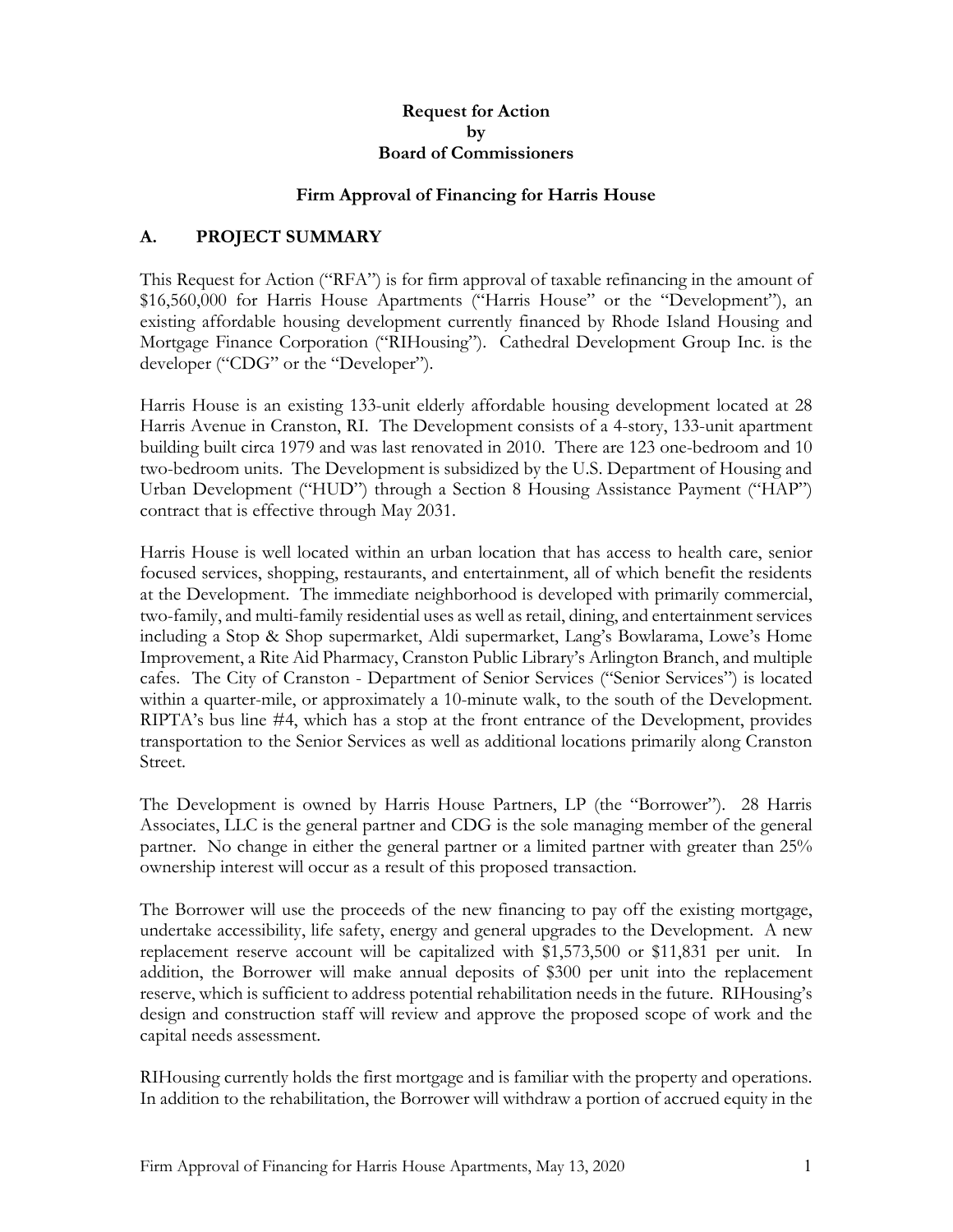Development. The proposed refinancing is consistent with RIHousing's taxable loan program that has replaced the Treasury-HUD Federal Financing Bank ("FFB") HFA Multifamily Risk Sharing Loan Financing Initiative, which was suspended by HUD in 2018. As part of the underwriting process, staff has determined that the Development meets RIHousing's requirements. Broadly, this review included:

- Compliance with HUD's requirements
- Demonstrated responsible long-term ownership and management of the property
- A 20-year HAP Contract
- Adequately funded replacement and operating reserves
- Low vacancy rates
- Consistency with RIHousing's standard underwriting requirements
- Financially beneficial to RIHousing
- Execution of a new 40-year affordability agreement

The refinancing of the Development will extend the affordability period for another 40 years. As part of this refinancing, RIHousing will receive an origination fee of \$215,600 and the Borrower will cover the cost of issuance fees associated with the financing.

RIHousing commissioned an appraisal seeking the as-is value assuming the lower of market rents or the current HAP rents. The proposed loan is underwritten to the current market rents, which are less than the HAP rents.

This RFA is for firm approval of taxable refinancing in an amount up to \$16,560,000 for the Development.

# **B. RECOMMENDATION**

The attached resolution for firm approval of taxable refinancing for the Development is recommended for approval subject to the following:

- Approval by RIHousing of the final scope of the rehabilitation work.
- Approval by RIHousing of construction specifications and supporting construction documentation for the scope of rehabilitation work.
- FHA Risk Sharing approval from HUD for a minimum of 50% of the first mortgage.
- Completion of all items required for firm commitment and closing in accordance with normal underwriting and processing requirements.

# **C. ATTACHMENTS**

- **A.** Development Summary
- **B.** Term Sheet
- **C.** Resolution
- **D.** Site Location Map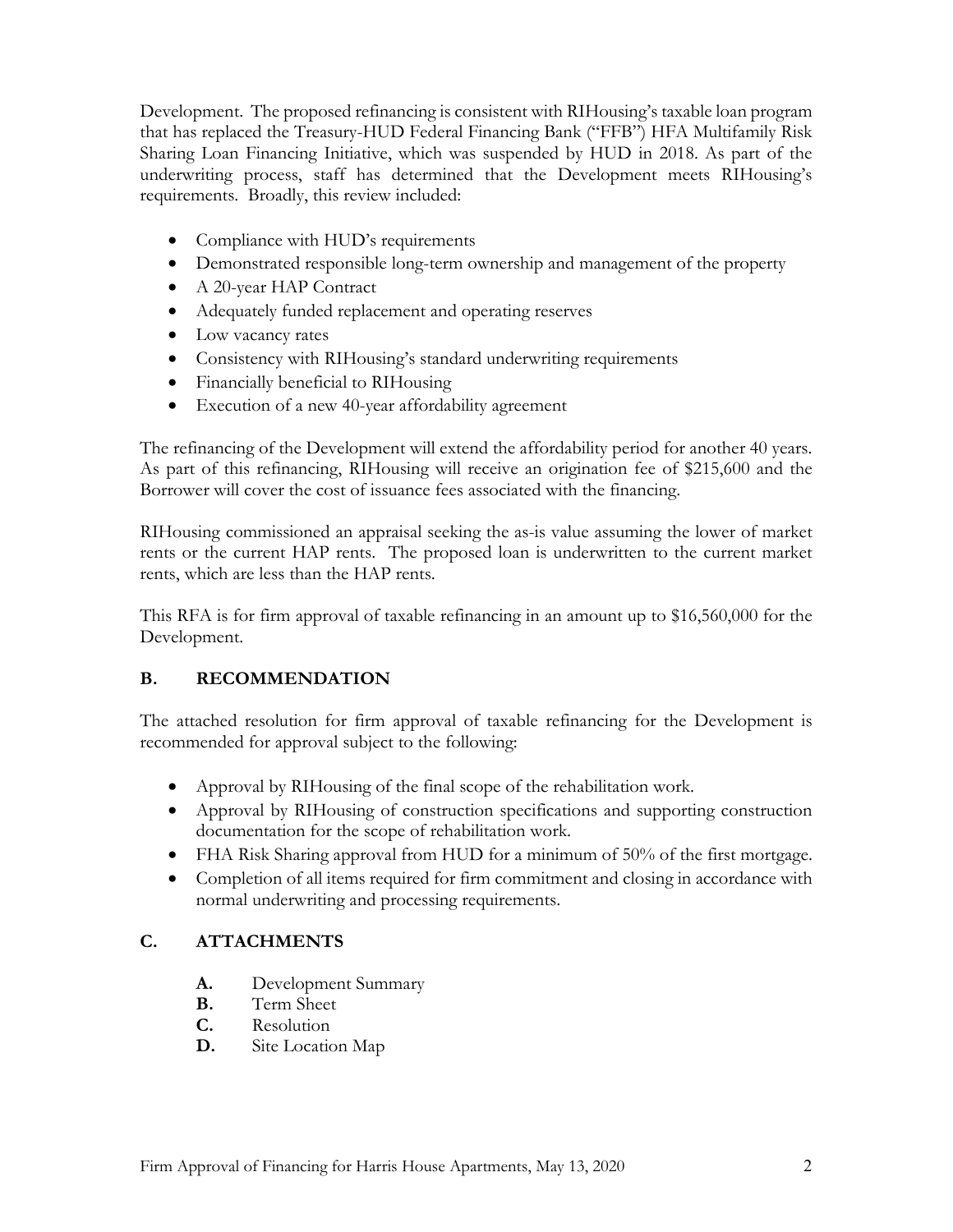## **ATTACHMENT A Development Summary**

| <b>Development Team</b>  |                                                                                                                         |
|--------------------------|-------------------------------------------------------------------------------------------------------------------------|
| <b>Borrower:</b>         | Harris House Partners, LP<br>$c/\sigma$ Cathedral Development Group, Inc.<br>5 Cathedral Square<br>Providence, RI 02903 |
| Developer:               | Cathedral Development Group, Inc.<br>5 Cathedral Square<br>Providence, RI 02903                                         |
| Legal:                   | Gina Illiano, Esq.<br>5 Cathedral Sq.<br>Providence, RI 02903                                                           |
| <b>Management Agent:</b> | Property Advisory Group, Inc.<br>5 Cathedral Square<br>Providence, RI 02903                                             |
|                          |                                                                                                                         |

### **B. Development Team Qualifications**

*Borrower/Developer/Management Agent:*

Cathedral Development Group, Inc. ("CDG") is a Rhode Island-based real estate owner and management company. They control the general partner interest in approximately ten Section 8 developments financed by RIHousing and they have proactively preserved most of their portfolio with RIHousing through its various preservation programs. Their identity of interest management company is Property Advisory Group ("PAG"). They are an experienced management agent providing services to its developments. CDG, PAG and Guardian Property Management, another affiliated property management company own and operate other developments in Rhode Island, New York, Delaware, Wisconsin and Arizona.

*Legal*

Legal counsel for the Developer in this transaction will be Gina Illiano, Esq. Ms. Illiano has been engaged in the representation of various corporations, partnerships, as well as state and municipal departments and agencies, in complex commercial-litigation matters and transactions as well as commercial and residential real-estate transactions. Ms. Illiano has worked on previous RIHousing financed transactions.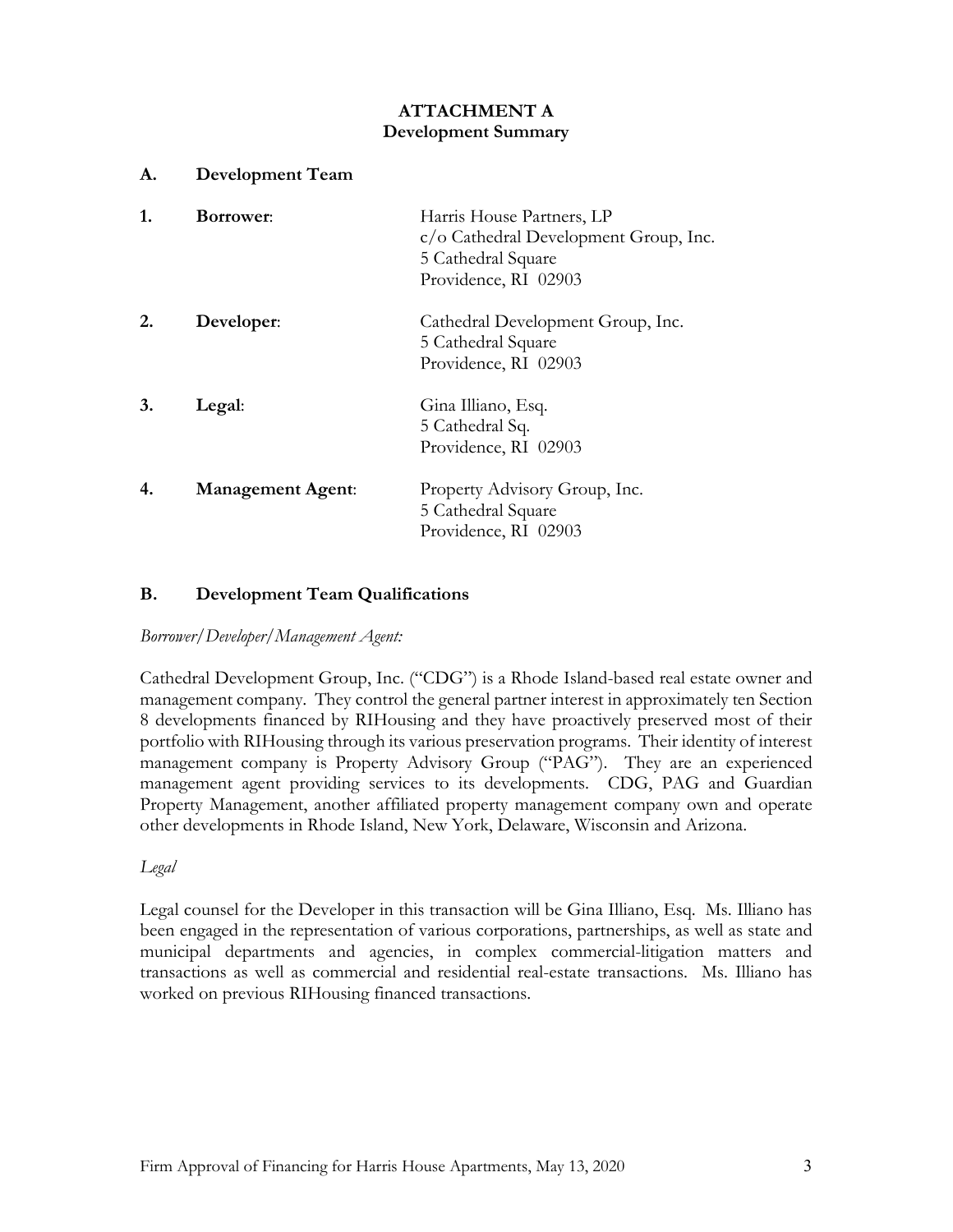# **C. Unit Distribution and Revenue**

| Bedroom<br>Size | Number | Gross HAP<br>Rent | Gross Market<br>Rent | Gross<br>Underwriting<br>Rent |
|-----------------|--------|-------------------|----------------------|-------------------------------|
|                 | 122    | \$1,340           | \$1,320              | \$1,320                       |
|                 | 10     | \$1,575           | \$1,500              | \$1,500                       |
|                 |        | \$988             | \$1,320              | \$988                         |

The new financing has been sized based on the market rents, which have been determined to be less than the HAP rents through an appraisal commissioned by RIHousing.

## **D. Financing Summary**

|                           | Firm         |           |
|---------------------------|--------------|-----------|
| <b>Sources</b>            | Amount       | Per Unit  |
| <b>RIH First Mortgage</b> | \$16,560,000 | \$124,511 |
| <b>Operating Reserve</b>  | \$438,530    | \$3,297   |
| Replacement Reserve       | \$729,373    | \$5,484   |
| <b>Total Sources</b>      | \$17,727,903 | \$133,293 |

| <b>Uses</b>                | Amount       | Per Unit  |
|----------------------------|--------------|-----------|
| Construction               | \$192,500    | \$1,447   |
| Contingency                | \$150,000    | \$1,128   |
| Acquisition                | \$6,260,000  | \$47,068  |
| Soft Costs                 | \$304,201    | \$2,287   |
| Financing                  | \$484,700    | \$3,644   |
| Operating Reserve          | \$215,816    | \$1,623   |
| <b>Replacement Reserve</b> | \$1,573,500  | \$11,831  |
| Other Reserves             | \$112,238    | \$844     |
| <b>Equity Takeout</b>      | \$8,434,947  | \$63,421  |
| <b>Total Uses</b>          | \$17,727,903 | \$133,293 |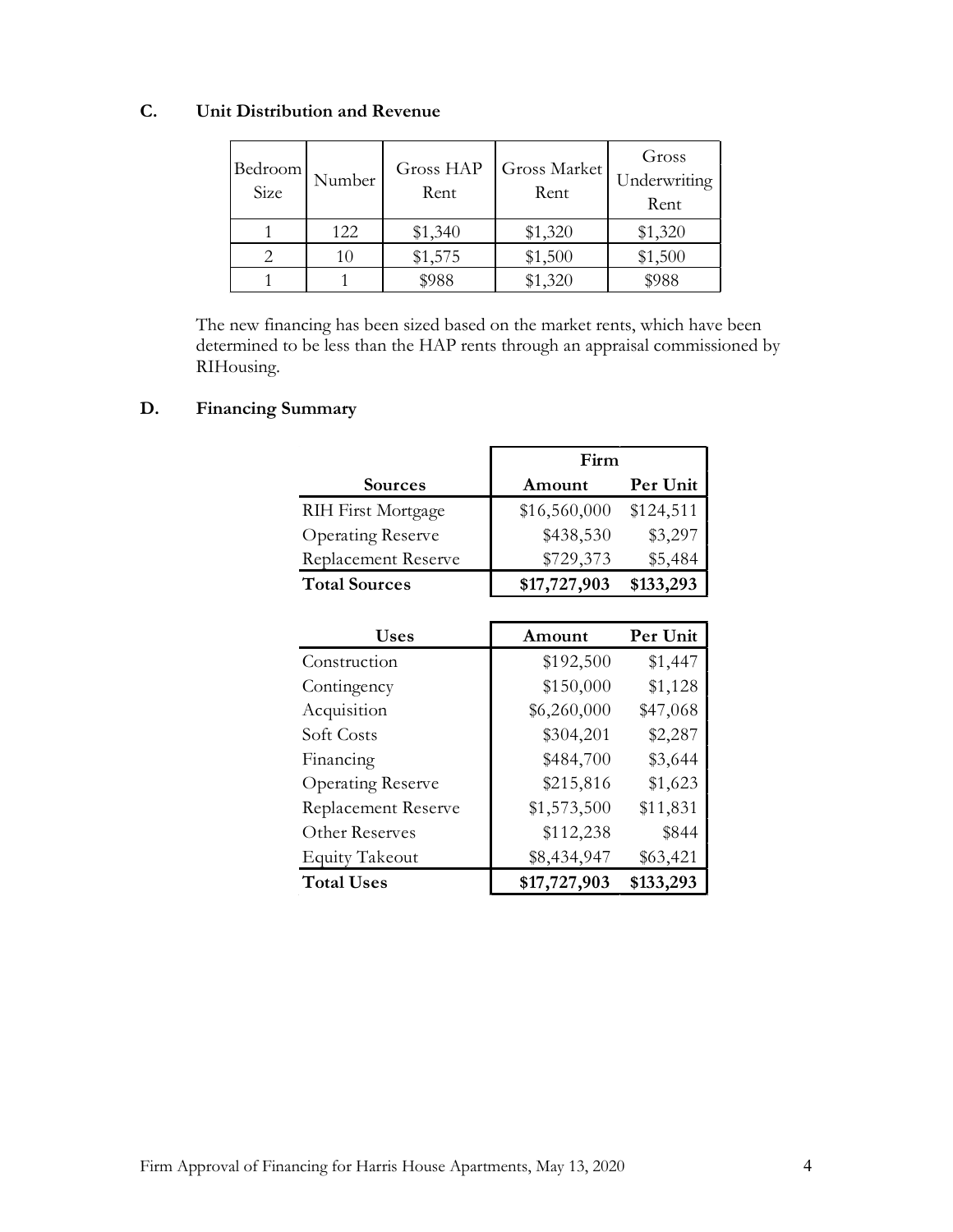## **Attachment B Term Sheet –Harris House**

| Borrower:                     | Harris House Partners, LP                                                                                                                                                                                                                                                                                                                                                                                                |  |
|-------------------------------|--------------------------------------------------------------------------------------------------------------------------------------------------------------------------------------------------------------------------------------------------------------------------------------------------------------------------------------------------------------------------------------------------------------------------|--|
| Rents:                        | Underwriting rents are the lower of HAP rents or market rents<br>as determined by a certified appraiser commissioned by Rhode<br>Finance<br>Housing<br>and<br>Mortgage<br>Corporation<br>Island<br>("RIHousing").                                                                                                                                                                                                        |  |
| Mortgage Term:                | The loan term will be for 40 years with a balloon payment of<br>the outstanding principal balance after 30 years.                                                                                                                                                                                                                                                                                                        |  |
| <b>Excess Cash Flow:</b>      | Equity will be determined at the final advance of loan and will<br>be based on the difference between the loan and the appraised<br>value. As per RIHousing statutory regulations, the return on<br>equity ("ROE") shall be the average per annum yield on the<br>30-year US Treasury Bond plus 5%. Excess cash flow above<br>and beyond the ROE shall be divided between the owner and<br>the Affordable Housing Trust. |  |
| <b>Permanent Loan Rate:</b>   | The final loan rate will be determined at the time of the loan<br>closing based on market conditions. The current underwriting<br>rate is 4.375% and assumes a balloon structure.                                                                                                                                                                                                                                        |  |
| <b>Mortgage Insurance:</b>    | Credit enhancement provided through the HUD/HFA Risk<br>Sharing Program; Mortgage Insurance Premium ("MIP") is<br>0.125% of the outstanding loan amount annually. The first year<br>of MIP is due at closing.                                                                                                                                                                                                            |  |
| Collateral:                   | The Borrower will furnish as security for the loan, a first<br>mortgage covering the premises and a collateral assignment of<br>the rents and leases.                                                                                                                                                                                                                                                                    |  |
| Loan to Value Ratio:          | The RIHousing first mortgage may not exceed 90% of the as-<br>stabilized value, subject to the lower of HAP rents or market<br>rents as determined by a certified appraiser commissioned by<br>RIHousing.                                                                                                                                                                                                                |  |
| <b>Debt Service Coverage:</b> | The required debt service coverage ratio for sizing the<br>supportable first mortgage is a minimum of 1.15.                                                                                                                                                                                                                                                                                                              |  |
| Loan Fee:                     | At or before loan closing, Borrower shall remit to RIHousing<br>a first mortgage origination fee equal to $2\%$ of the first \$5<br>million of the loan and 1% on the balance of the loan amount.                                                                                                                                                                                                                        |  |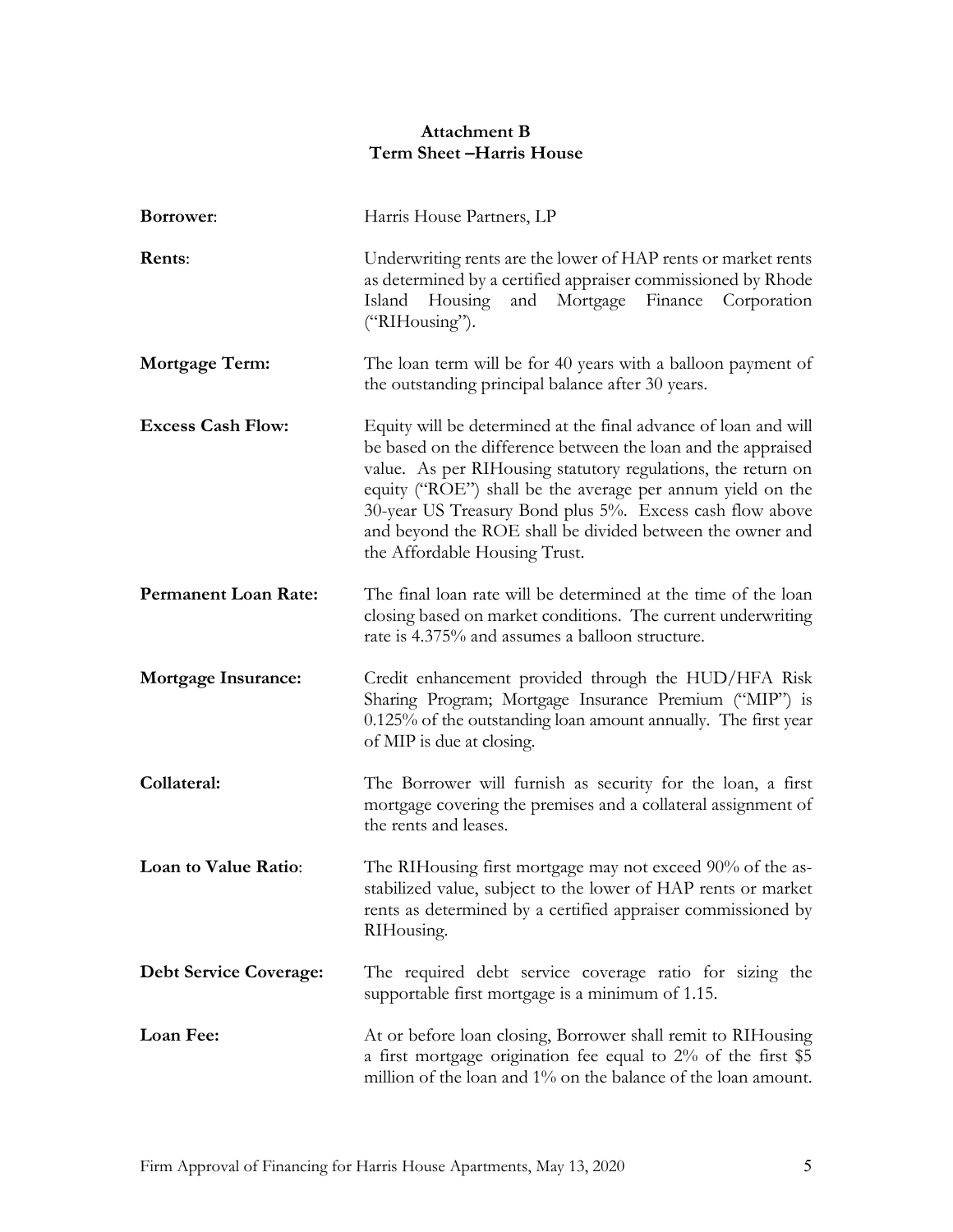| <b>Third Party Fees:</b>                    | The Borrower shall be responsible for paying any and all of<br>RIHousing's third-party fees required to complete<br>RIHousing's due diligence review and close the transaction.<br>Costs may be capitalized in the development budget; costs<br>exceeding those budgeted at closing will be the responsibility<br>of the Borrower.                                                                             |
|---------------------------------------------|----------------------------------------------------------------------------------------------------------------------------------------------------------------------------------------------------------------------------------------------------------------------------------------------------------------------------------------------------------------------------------------------------------------|
| <b>Replacement Reserves:</b>                | The Borrower shall capitalize a new replacement reserve<br>account in the amount of \$1,573,500. The Borrower shall<br>make monthly deposits to a replacement reserve, held by<br>lender, in an amount equal to \$300 per unit per year. The<br>lender reserves the right to modify the annual reserve<br>contribution over the term of the loan due to inflation or the<br>physical needs of the development. |
| <b>Operating Reserve:</b>                   | The Borrower shall capitalize an operating reserve at loan<br>closing in a total amount of \$215,816.                                                                                                                                                                                                                                                                                                          |
| <b>Insurance and Tax</b><br><b>Escrows:</b> | The Borrower will capitalize new insurance and tax escrows,<br>and the Borrower will continue to make monthly deposits<br>equal to one-twelfth of the annual billing.                                                                                                                                                                                                                                          |
| <b>Regulatory Agreement:</b>                | Borrower is required to sign an affordability agreement<br>restricting the units for 40 years from closing.                                                                                                                                                                                                                                                                                                    |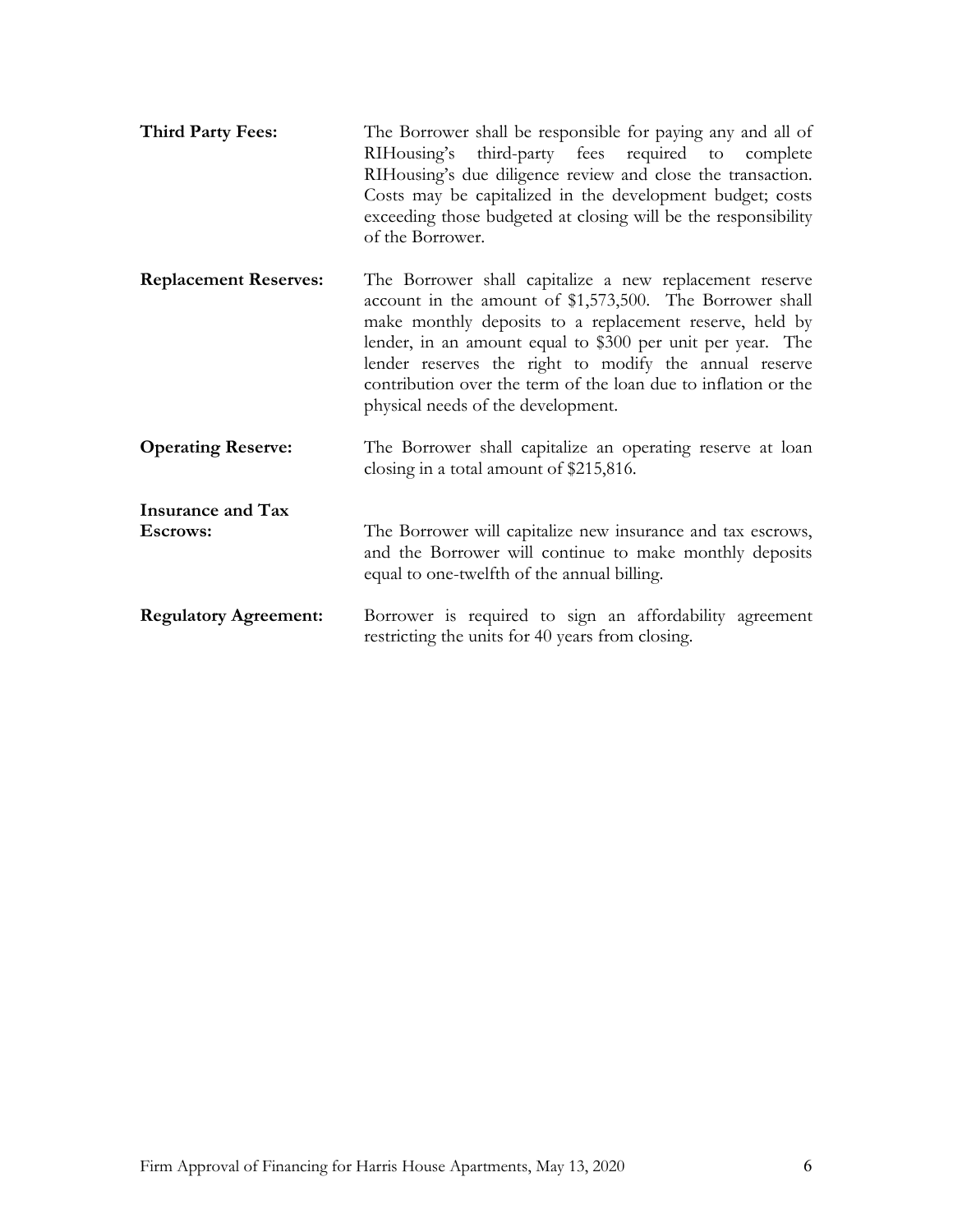#### **Attachment C Resolution of the Board of Commissioners of Rhode Island Housing and Mortgage Finance Corporation**

- **Whereas:** Rhode Island Housing and Mortgage Finance Corporation ("RIHousing") is authorized to make loans to mortgagors or sponsors for such developments as in the judgment of RIHousing have promise of supplying well-planned, well-designed apartment units, which will provide housing for low- and moderate-income persons or families, or the elderly, or others in locations where there is a need for such housing;
- **Whereas:** RIHousing intends to provide taxable loan funds for the purpose of financing qualified housing developments throughout the state;
- **Whereas:** said loan shall have a term not to exceed 40 years and shall be in the approximate amount sufficient to finance the mortgage, pay the costs of issuance, fund a capital reserve fund and provide the capitalized interest if determined to be necessary;
- **Whereas:** the applicant ("Applicant") listed below has presented an application to RIHousing requesting mortgage refinancing to rehabilitate the development as set forth below:

| Development                | <b>Applicant</b>                    | Mortgage     |
|----------------------------|-------------------------------------|--------------|
| Harris House<br>Apartments | <b>Harris House</b><br>Partners, LP | \$16,560,000 |

- **Whereas:** staff has reviewed the submission and determined that the Development may qualify for financing under RIHousing's enabling legislation, regulations, guidelines and policies;
- **Whereas:** RIHousing finds that:

(1) there exists a shortage of decent, safe, and sanitary housing at rentals or prices which persons and families of low or moderate income can afford within the general housing market area to be served by the proposed housing development;

(2) private enterprise and investment have been unable, without assistance, to provide an adequate supply of decent, safe, and sanitary housing in the general housing market area at prices which persons or families of low and moderate income can afford or to provide sufficient mortgage financing for residential housing for occupancy by those persons or families;

(3) the housing sponsor or sponsors undertaking the proposed housing development in this state will supply well planned, well designed housing for persons or families of low and moderate income and that those sponsors are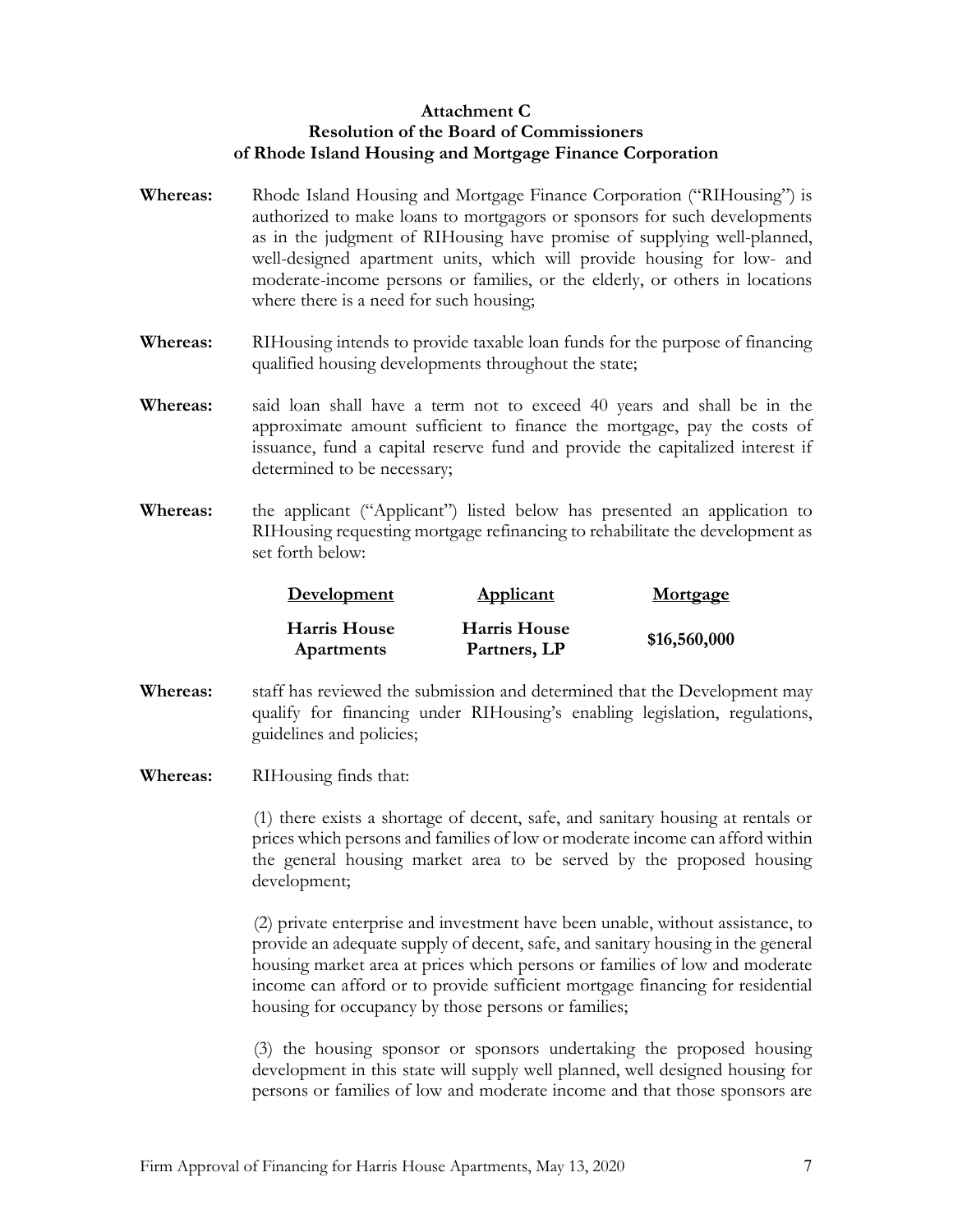financially responsible;

(4) the proposed housing development to be assisted pursuant to the provisions of this chapter will be of public use and will provide a public benefit; and

(5) the proposed housing development will be undertaken, and the housing sponsor or sponsors regulated pursuant to the authority and within the restrictions provided for by the Rhode Island Housing and Mortgage Finance Corporation Act, Chapter 55 of Title 42 of the Rhode Island General Laws.

#### **NOW, THEREFORE, IT IS HEREBY:**

- **Resolved:** that, subject to the special conditions listed below, RIHousing hereby authorizes firm approval of taxable refinancing to the Applicant in an amount not to exceed \$16,560,000 for rental housing known as Harris House Apartments located in Cranston, Rhode Island to be refinanced, with taxable funds;
- **Resolved:** that the foregoing resolutions are subject to the following conditions:
	- Approval by RIHousing of the final scope of the rehabilitation work.
	- Approval by RIHousing of construction specifications and supporting construction documentation.
	- FHA Risk Sharing approval from HUD for a minimum of 50% of the first mortgage.
	- Completion of all items required for firm commitment and closing in accordance with normal underwriting and processing requirements.
- **Resolved:** that the Executive Director, the Deputy Executive Director, or the Director of Development each acting singly, shall take any and all actions they deem necessary to carry out the foregoing resolutions.